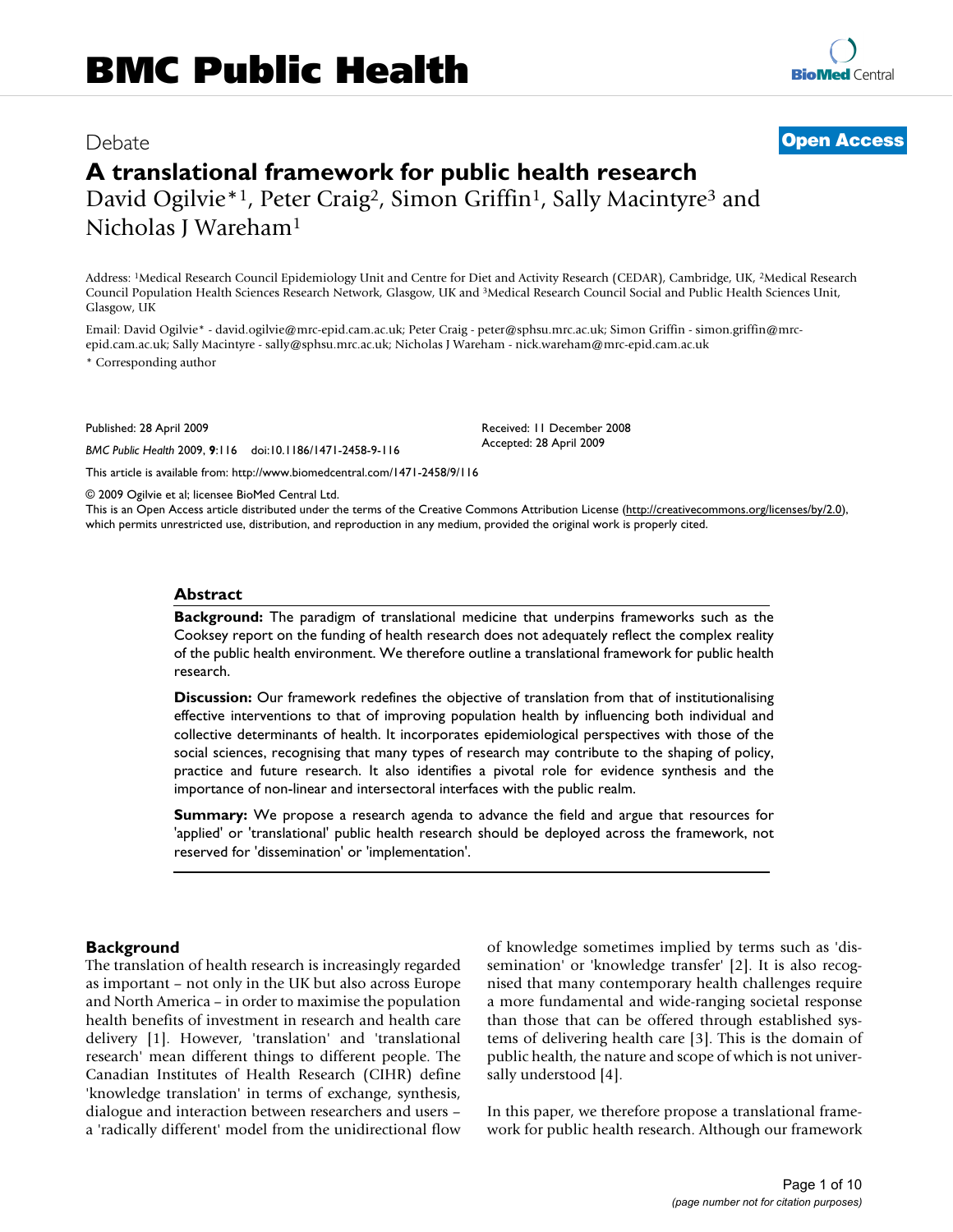is presented in the context of a case study of the current situation in the UK, the issues we address are general and equally applicable to an international audience.

# *Translational research and clinical medicine*

The Cooksey report, whose recommendations were accepted by the Treasury in December 2006, defined a new framework for the funding of health research in the UK [5-7]. Among other things, the report recommended devoting a greater share of funding to 'translational' research and the establishment of a board for translational medicine under the auspices of the new cross-cutting Office for Strategic Coordination of Health Research (OSCHR).

The report describes a 'pathway for translation of health research into healthcare improvement' and identifies two principal gaps in that pathway: 'the translation of basic and clinical research into ideas and products', and 'introducing those ideas and products into clinical practice' (Figure 1). Bridging the first gap (sometimes labelled as T1) [1] involves preclinical development and early clinical trials, whereas bridging the second (T2) involves health technology assessment, health services research and knowledge management [5]. Like the influential 'roadmap' developed by the National Institutes of Health (NIH) in the United States [8], the pathway described is clearly based on the process of drug development, whose aims are to turn the findings of 'basic science' into a new drug and to incorporate the use of the new drug into routine clinical practice for the benefit of individual patients [9,10].

# *Towards a translational framework for public health research*

Stakeholders and commentators have generally supported Cooksey's recommendation to increase investment in translational research. However, it is unclear whether the linear, basic-to-applied, 'translational medicine' paradigm is applicable to public health (or, indeed, to some other related fields such as health care policy). In the case of obesity, for example, despite the volume of relevant basic science in genetics, physiology, pharmacology and the behavioural sciences, the obvious translational outputs from this research – such as weight-loss drugs, or campaigns to persuade the population to eat less and exercise more – have not reversed the rising trend in the prevalence of obesity in the general population and appear unlikely to do so [11,12]. The principle that public health research is important and needs to be translated does not appear to be in dispute. However, two critical questions require to be addressed: what constitutes the public health research to be translated, and how might that translation be carried out effectively? Recent critiques of the NIH roadmap have begun to address this problem, but have



# **Figure 1**

**Pathway for translation of health research into healthcare improvement**. *Source: A review of UK health research funding* (the Cooksey report) [5]. © Crown copyright 2006. Reproduced with permission.

Blue boxes below parts of pathway correspond to specific responsibilities of public sector bodies supporting research. MRC: Medical Research Council. NHS R&D: National Health Service Research and Development. NHS HTA: NHS Health Technology Assessment Programme. NHS SDO: Service and Delivery Organisation research programme. NHS CfH: Connecting for Health.

Light blue boxes below parts of pathway correspond to the specific responsibilites of statutory regulatory agencies. MHRA: Medicines and Healthcare products Regulatory Agency. NICE: National Institute for Health and Clinical Excellence.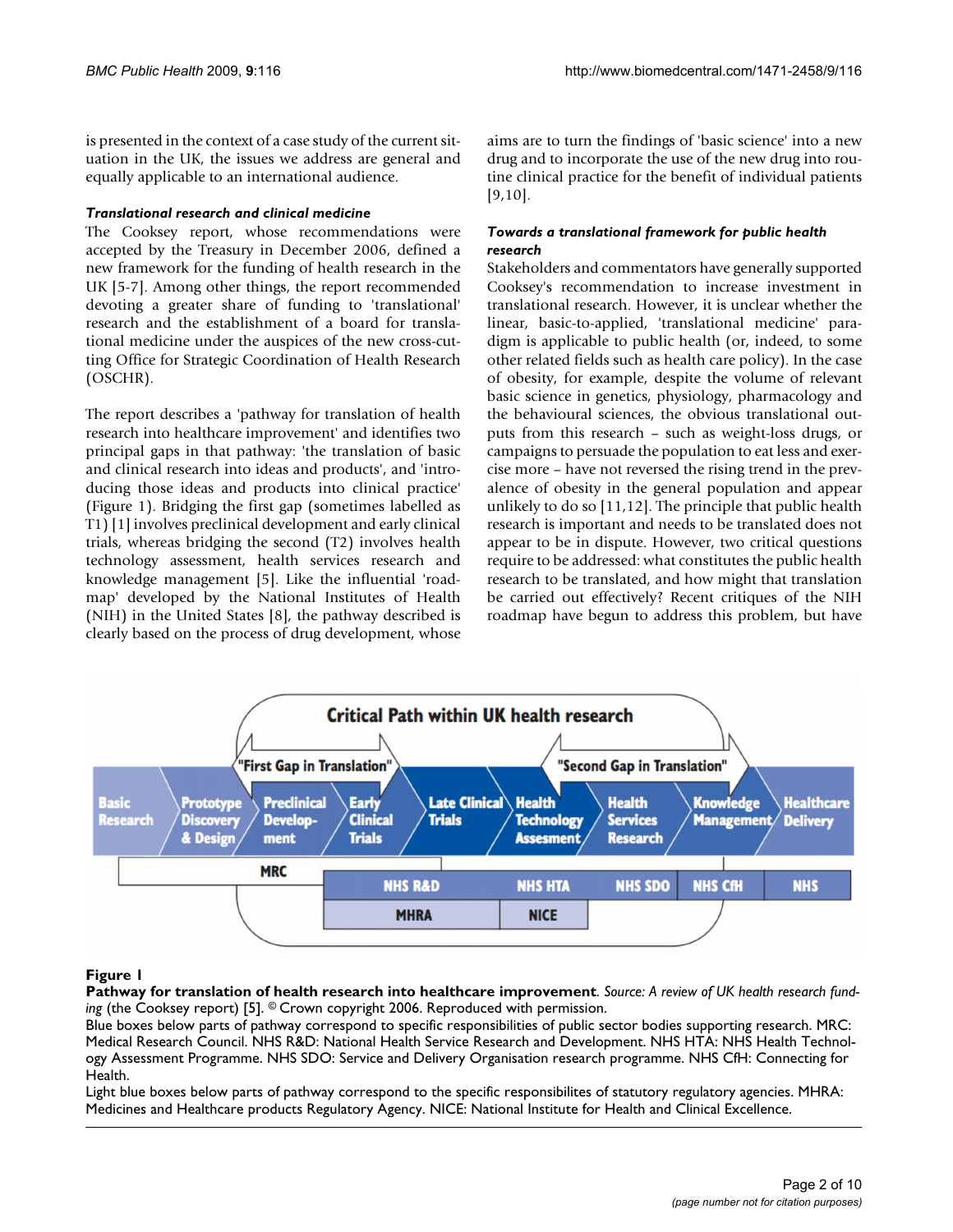remained resolutely focused on the question of how to improve clinical practice [8,13].

We aimed to develop a translational framework for public health research to help define and inform future work in this field. Our aim was to map the territory, the 'big picture' to which public health research should relate, rather than to prescribe a particular route to be followed. We intended to encompass both the 'iterative, bidirectional circuitry of scientific discovery' [14] by which public health research and public health action may influence each other, and the research that may underpin, inform or illuminate these interactions. We derived the framework in a series of logical steps starting from the translational pathway described in the Cooksey report [5], aiming to balance a desire for a simple (intelligible) model with the need to reflect the complexity of the public health environment. We drew on the definitions of public health and public health sciences used in the Acheson and Frankel reports respectively and the circular model of 'diabetes translation' described by Narayan and colleagues (Table 1) [15-18].

The framework is shown in Figure 2 and its key features are summarised in Table 2. Four case studies (Table 3, Table 4, Table 5 and Table 6) illustrate the limitations of the linear translational medicine pathway and the importance of considering this wider framework.

# **Discussion**

# *Characteristics of the framework*

Our framework departs from the linear translational medicine pathway described by Cooksey in several important ways.

# *An epidemiological perspective on the process and the endpoint*

In contrast to the laboratory sciences that underpin translational medicine, epidemiology is the discipline that has traditionally been considered the core basic science for public health. In the classical epidemiological paradigm, descriptive (hypothesis-generating) studies lead to analytical (hypothesis-testing) studies based on cohort and casecontrol designs that identify putative risk factors for disease. Where strong evidence can be found for a causal relationship (e.g. according to the viewpoints enumerated by Bradford Hill such as the importance of temporal, doseresponse and reversible associations) [19], these risk factors inform the selection, development and evaluation of putative interventions to influence those risk factors – either directly, or by targeting determinants of individuals' health-related behaviour that may in turn influence those risk factors (Table 3) [20,21].

The translational medicine pathway assumes that the desired endpoint is the incorporation of an intervention that has been declared effective into routine clinical practice [14]. However, the Acheson definition sees the objectives of public health in much wider terms. Changes in practice may well be necessary, but cannot possibly be considered sufficient as an endpoint for public health purposes. Our framework therefore redefines the endpoint as population health improvement, whether ascertained as changes in health-related behaviour or other risk factors (in the shorter term), wellbeing or quality of life, or 'hard' morbidity or mortality endpoints (in the longer term). This implies a need for a feedback loop whereby population health surveillance data contribute to the descriptive epidemiology of the conditions under surveillance and their risk factors (Table 4) [22-25]. It also acts as a counterweight to a clinically-oriented understanding of public health that sees public health practice as mainly concerned with optimising health care rather than with primary or primordial prevention [17,18].

# *A social perspective on the basic sciences of public health*

Most epidemiological research reflects an individual-level perspective on health and its determinants. In contrast, our framework reflects a spectrum of determinants of health from modifiable risk factors (at the individual level) to the social determinants of health (at the collective level). Logically, it also embraces a corresponding spectrum of levels of intervention and of relevant 'underpinning' or 'basic' sciences [1,16], extending from the biological subspecialties of epidemiology through social and

| GUNSLI UCL             | решкил                                                                                                                                                                                                                                                                                                                                                                                                                                                                                                                                                                  |
|------------------------|-------------------------------------------------------------------------------------------------------------------------------------------------------------------------------------------------------------------------------------------------------------------------------------------------------------------------------------------------------------------------------------------------------------------------------------------------------------------------------------------------------------------------------------------------------------------------|
| Public health          | 'the science and art of preventing disease, prolonging life, and promoting health through organized efforts of society'<br>(Acheson report, 1998) [15]                                                                                                                                                                                                                                                                                                                                                                                                                  |
| Public health sciences | 'Effective public health actions are based on scientifically derived information about factors influencing health and disease<br>and about effective interventions to change behaviour at the level of the individual, the family, the community or wider<br>society [] The public health sciences are essential to further our understanding of the relative importance of<br>environmental, lifestyle and genetic causes of disease[,] to identify strategies to improve the wellbeing of the population<br>and to evaluate their impact' (Frankel report, 2004) [16] |
| Translational research | 'comprehensive applied research that strives to translate the available knowledge and make it useful' (Narayan et al, 2000)<br>171                                                                                                                                                                                                                                                                                                                                                                                                                                      |

|  |  | Table 1: Starting points: selected definitions |
|--|--|------------------------------------------------|
|  |  |                                                |

**Construct Definition**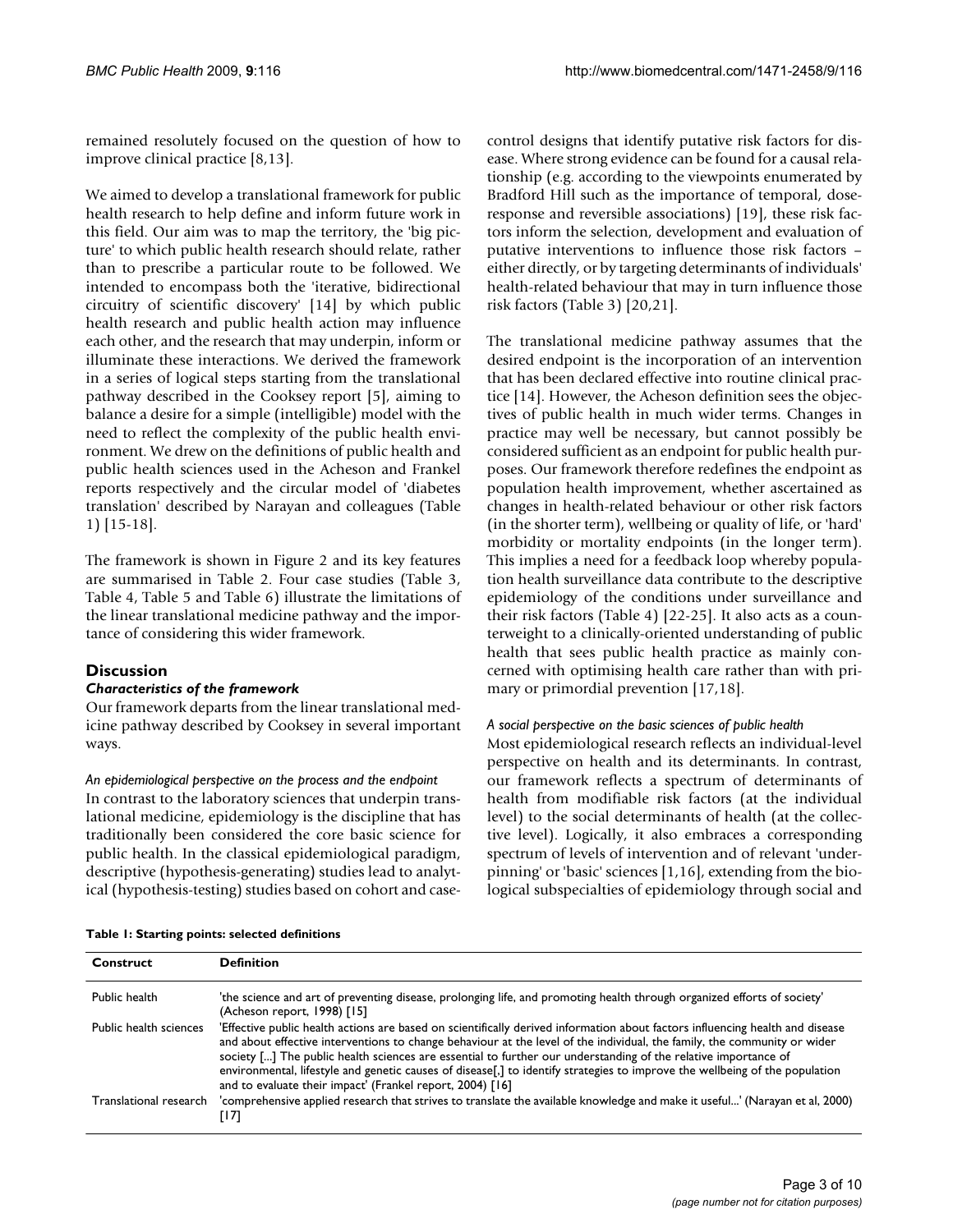

**Translational framework for public health research**.

environmental epidemiology and into the social sciences – widely defined to include such fields as psychology, sociology, anthropology and economics, thereby providing a range of insights into the determinants of both individual and collective behaviour – and the environmental sciences (Table 5) [26-31].

The Centers for Disease Control and Prevention have defined translational research in public health as being concerned with institutionalising 'proven', 'evidencebased public health interventions' [32]. Our framework recognises that it is unrealistic always to expect or require unequivocal evidence of effectiveness of this kind – such as might be required for the introduction of new drugs – before recommending or advocating action to improve or safeguard public health (Table 4) [33]. While it is clearly essential to gather high-quality evidence about the effects of interventions, the recent Foresight project on obesity has illustrated how other types of evidence may influence public health action, for example by demonstrating adverse trends in health-related behaviour or by identifying environmental correlates of behaviour that could form the basis for interventions (Table 6) [34,35]. Intervention studies can also contribute crucial knowledge other than that derived from efficacy or effectiveness data, such as qualitative insights into participants' motivations and experiences.

All three domains of public health research identified in the Frankel report [16] – understanding causes, identifying strategies and evaluating their impact – are represented at multiple, overlapping points in the framework. If 'understanding causes' is taken to be synonymous with 'basic sciences', then the basic sciences of public health are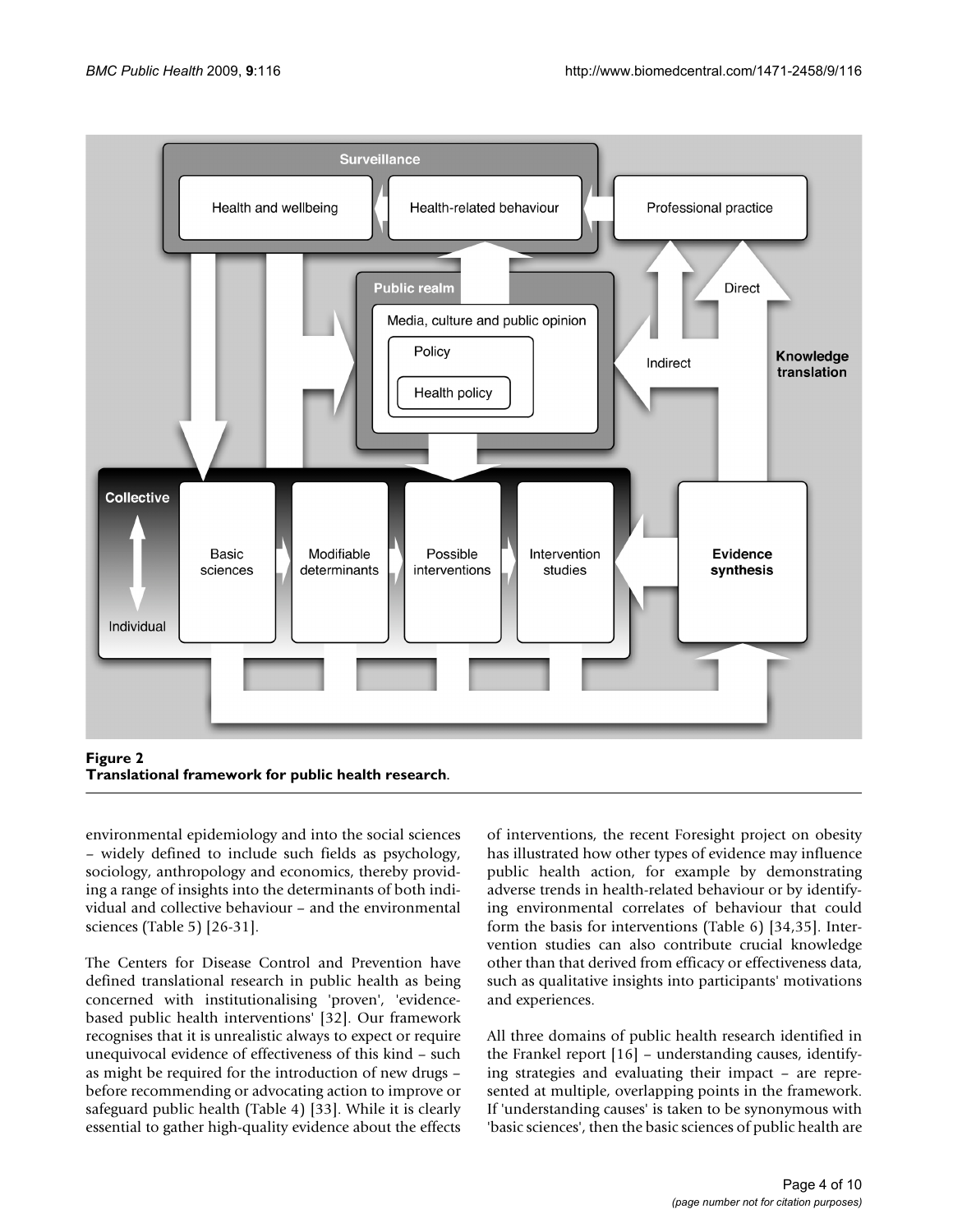### **Table 2: Key differences between the translational framework for public health research and the linear translational medicine pathway**

#### **Characteristics of the translational framework for public health research**

Redefines the endpoint from that of institutionalising effective interventions to that of improving population health

Incorporates the epidemiological traditions of population health surveillance and the identification of modifiable risk factors

Reflects a spectrum of determinants of health from the individual to the collective level and a corresponding spectrum of levels of intervention

Embraces a wide range of biomedical, social and environmental 'basic sciences' that have roles throughout the framework, not merely in supplying knowledge to be implemented

Identifies a pivotal role for thoughtful and inclusive evidence synthesis

Describes the iterative and bidirectional processes by which public health research and public health action may influence each other

Recognises the non-linear and intersectoral interfaces with the public realm where decisions that influence population health are made

seen to have roles all over the framework – for example in understanding the influence of the media on behaviour or on policymaking, or in developing and validating instruments for use in population health surveillance – and not merely in providing the 'evidence' that is to be implemented. 'Policy' is seen as both another class of interventions whose impact on the population require to be examined, and another class of causes whose influences on health-related behaviour require to be examined by these basic sciences (Table 3) [36].

### *An expanded role for evidence synthesis*

Our framework identifies a pivotal role for evidence synthesis – albeit of a more inclusive nature than is necessarily typical of most current systematic reviews, which are often exclusively concerned with evidence of efficacy or effectiveness. At the same time, it acknowledges that isolated research findings or even 'factoids' (assertions repeated so frequently that they are assumed to be true) influence policy and practice, whether helpfully or unhelpfully (Table 5) [37-40]. This reflects an unresolved

#### **Table 3: Dietary salt and blood pressure**

#### **Case study**

that the findings of single research studies should be disseminated to groups of key policymakers and practitioners and an alternative view that it may be inappropriate or even harmful to do so without placing those findings in the context of all other available findings on the same question [39,41,42] – a view reflected in the CONSORT statement on the reporting of randomised controlled trials [43].

tension between the apparently uncontentious principle

It is increasingly argued – and often obvious – that evidence synthesis which embraces inputs from the wider range of disciplines and study designs outlined under the 'social perspective' above may be unlikely to produce hard-edged findings that can easily be translated into hard-edged recommendations for practice in terms of 'what works' [44,45]. To the more subtle contextual questions that are often important to decision-makers [46] – such as those posed by realist evaluation: 'What works, for whom, in what circumstances?' [47] – we might add that evidence synthesis may produce pointers to unintended

A dose-response relationship between dietary salt intake and blood pressure has been consistently demonstrated in animal studies and in ecological, cohort and intervention studies in humans. A recent randomised controlled trial has also shown that dietary and behavioural counselling to limit salt intake reduces the incidence of 'hard' cardiovascular endpoints, thus surely fulfilling any reasonable definition of an evidence-based public health intervention. The linear model of translation suggests that all that remains is for 'sodium reduction interventions' of this kind to be implemented as widely as possible [20,21].

However, an estimated 80% of dietary salt intake in Westernised countries comes from bread and processed foods rather than from discretionary use. Even if it were feasible to roll out intensive counselling across the population, shifting the population distribution of salt intake is therefore more likely to depend on changing the composition of processed foods. The greatest potential for translation into population health improvement may therefore lie not in disseminating and implementing a 'proven' intervention but in using other, predominantly epidemiological evidence to influence policymakers and the non-statutory corporate social responsibilities of food manufacturers. It may not be possible to demonstrate the population-level effectiveness (or otherwise) of regulatory interventions on food labelling or the salt content of processed foods until policymakers, somewhere, decide to intervene in this way as a 'natural experiment'; the effects could then be evaluated through enhanced population dietary and health surveillance [36].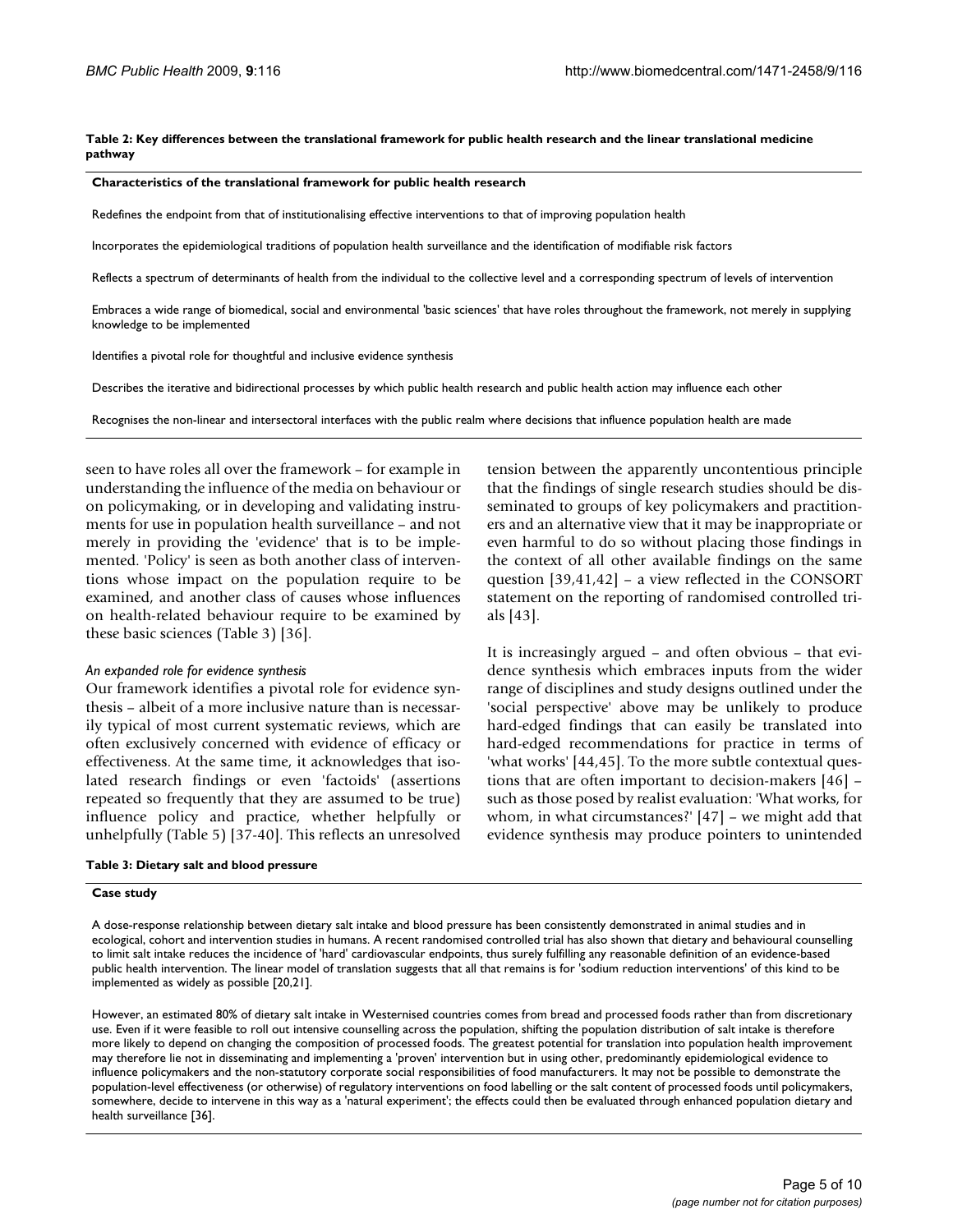#### **Table 4: Sleeping position and sudden infant death syndrome**

#### **Case study**

'Back to Sleep' campaigns to discourage the prone sleeping position are credited with having reduced the incidence of sudden infant death syndrome (SIDS) by 50–70%. The success of these campaigns reflects the effective translation of the findings of research in pathology and epidemiology into a comparatively simple intervention that was then effectively disseminated to health care professionals and parents.

However, the linear translational medicine pathway neither accounts for this success nor offers an obvious route to further reducing the impact of SIDS on the population. The case for 'Back to Sleep' was based not on clinical trials showing that the proposed intervention was effective, but on epidemiological evidence that the prone sleeping position was a risk factor for SIDS. The value of synthesising non-trial evidence is illustrated by the retrospective finding that this association could have been established by a meta-analysis of case-control studies as early as 1970, whereas many textbooks continued to recommend the prone sleeping position until the late 1980s. It has only been possible to demonstrate the effectiveness of the intervention after its widespread introduction and by using observational study designs. Meanwhile, continuing surveillance and observational epidemiology highlight possible side-effects such as an increase in plagiocephaly and show that SIDS is increasingly associated with deprivation, suggesting a need for action elsewhere in the public realm to reduce the risk among babies born into poor families [22-25].

or inequitable effects [48]. The more complex and nuanced nature of these outputs suggests a need for a feedback loop from the findings of evidence synthesis that triggers the refinement of intervention strategies and intervention hypotheses and their retesting using the most appropriate study designs [49]. It also raises questions about how the findings might be translated into practice (Table 6).

### *A non-linear interface with the real world*

The implied linear, rational way in which new knowledge is converted into practice in the translational medicine pathway has limited empirical support or practical utility [14,50,51] and in any case, the practice that requires to be influenced is not limited to clinical practice or even public health practice. The targets for change in, for example, attitudes and behaviour may include practitioners working in other sectors (e.g. planners, architects, teachers and caterers), civil servants, industry, politicians, and opinion and culture in the population at large, for example through the media (Table 3, Table 5 and Table 6). We have labelled these wider targets for influence as the 'public realm' – a

#### **Table 5: Human papillomavirus vaccine for cervical cancer**

#### **Case study**

Human papillomovirus (HPV) vaccine can be used to protect adolescent girls against cervical cancer. Current calls to introduce an immunisation programme reflect the cumulation of evidence from aetiological epidemiology, which has identified HPV as a necessary cause of most cervical cancers, and translational medicine, which has produced a vaccine and shown it to be safe and effective in randomised controlled trials. The linear model of translation suggests that all that remains is for an immunisation programme to be implemented in primary care.

However, the UK experience of other recent translational activities in this field illustrates how these may have queered the pitch for new vaccines. The findings of one single, small and unreplicated study [37] were interpreted as showing that the measles, mumps and rubella (MMR) vaccine may cause autism and were deliberately released into the public realm where they were amplified and disseminated by the mass media, resulting in a marked decrease in MMR coverage to a low of 79% in England in 2003 [26]. This unintentional translational process was much more effective in changing population health-related behaviour (vaccine uptake) than was the subsequent systematic synthesis of epidemiological evidence [27]. It also directly produced a change in professional practice (the introduction of single-vaccine clinics) without this ever being recommended in clinical guidelines. The successful translation of the potential offered by the HPV vaccine into actual population health improvement will therefore depend, among other things, on winning the argument in the public realm that the benefits of routine immunisation outweigh the harms, and in particular that it is appropriate to immunise girls against a sexually transmitted infection before they become sexually active. Meanwhile, parents' attitudes and reactions to information about vaccines remains an active area of research that could be described as 'basic science' – in the sense that it investigates the causes of health-related behaviour – but is also clearly crucial to the effective translation of future advances in this field [28-31].

realm in which opinion-formers and decision-makers are unlikely to wait until researchers have satisfied themselves as to what constitute 'evidence-based public health interventions' [24]. On the contrary, our framework reflects an understanding that they may be influenced by more complex and non-linear pathways such as that described in the 'enlightenment' or 'limestone' model of the gradual sedimentation of ideas in the minds of research users [52] – an example of the 'indirect insinuation' of evidence into policy [53,54].

Moreover, interventions are rarely developed and introduced only as a result of public health (or any other) research. Many interventions that may influence health are introduced for other reasons. These include: a perceived political need to 'do something' in the absence of strong scientific evidence that the chosen response is likely to be effective [55] – possibly as a reaction to surveillance data, to a 'factoid' [40], or to more robust but 'non-causal' evidence about correlates of behaviour; the application of the precautionary approach; or to address goals in another sector such as those of transport, environ-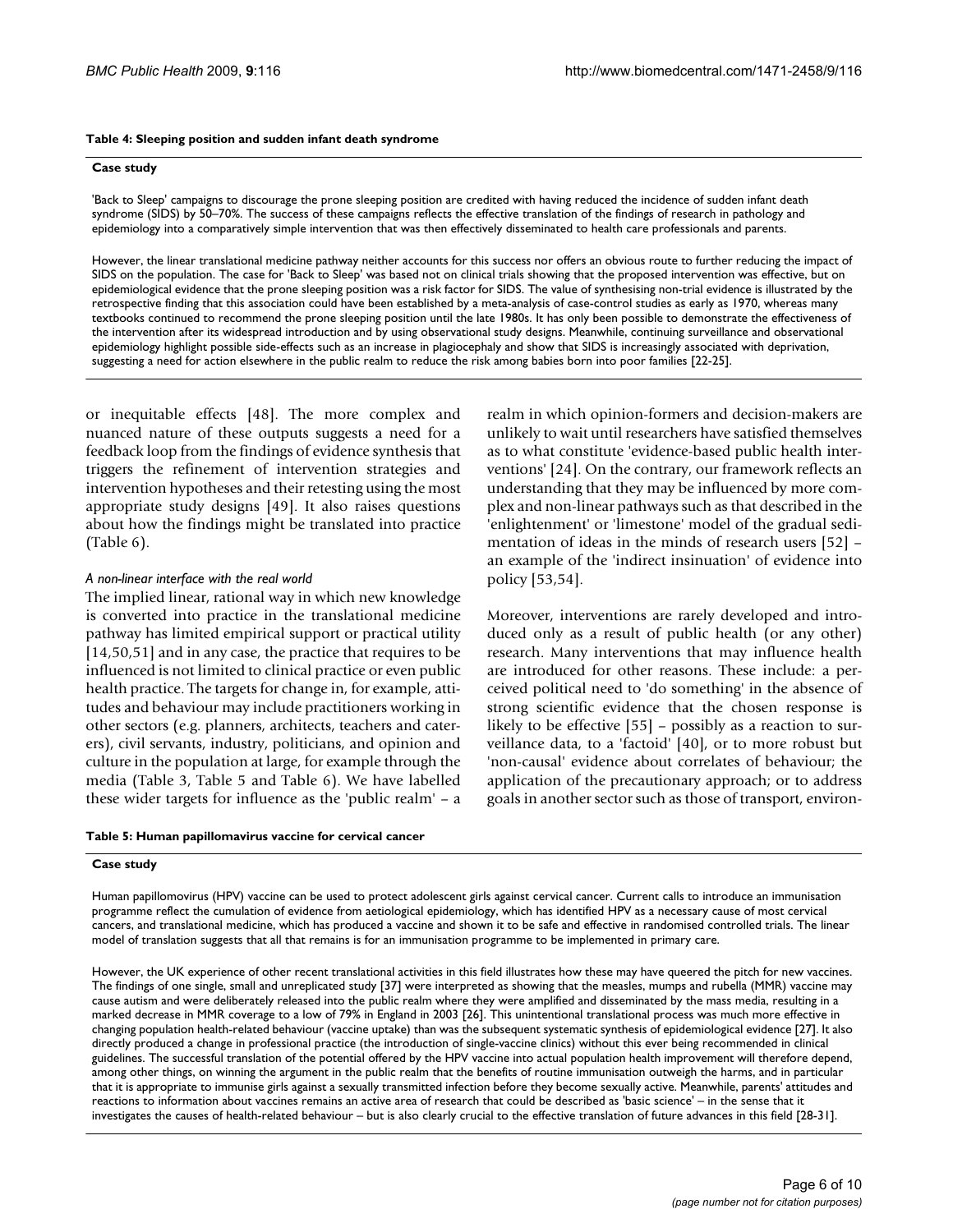### **Table 6: NICE guidance on physical activity and the environment**

#### **Case study**

The National Institute for Health and Clinical Excellence (NICE) provides evidence-based guidance for clinical practice in the National Health Service (NHS) in England. Each piece of guidance is based on the systematic review of evidence for the effectiveness and cost-effectiveness of interventions and is subsequently translated into a set of implementation materials. In principle, the NICE process therefore fits neatly into the 'health technology assessment' component of the linear translational medicine pathway.

However, NICE's remit was expanded in 2005 to include public health, and its recent guidance on physical activity and the environment illustrates the need for a more inclusive translational framework. Most intervention studies reviewed for this guidance were of comparatively low quality and few demonstrated unequivocal changes in physical activity. However, rather than conclude that the evidence was insufficient, the programme development group drew on other types of evidence admissible under NICE procedures – including evidence about environmental correlates of physical activity, and interdisciplinary expert consensus – to make constructive recommendations based on a more inclusive approach to evidence synthesis. Most recommendations were intended for recipients outside the NHS such as transport planners, who have not previously been the target of NICE guidance and are under no obligation to take account of it. The successful implementation of this guidance is therefore likely to depend more on the 'indirect insinuation' of the recommendations into the practice of those working outside the health sector, perhaps by articulating an additional, public health case for interventions primarily motivated by other aims such as reducing traffic [35].

mental or educational policy. Our framework therefore also reflects these other drivers that may lead to (or prevent) the introduction of interventions and also, therefore, the opportunity to study their effects. It shows that health policy is only a subset of the policy arena that may be the target of the knowledge produced by public health research and may give rise to interventions that influence health (Table 6).

### *Implications for translational research*

The framework suggests a considerable programme of work to characterise and operationalise the elements of the framework, populate them with evidence and translate that evidence into population health improvement. This amounts to a translational agenda for public health research.

## *Descriptive*

The first area of work would involve describing the various elements and links and how they are related, for example by identifying the critical interfaces, receptors and processes for translation [52] and barriers to translation [56] at each link. It would also involve reviewing the theoretical understanding of how the processes considered important at each link are supposed to work, as exemplified by current work on the theoretical basis of behaviour change in public health interventions [57].

## *Effectiveness*

The second area of work would involve reviewing the evidence as to which processes are effective in practice and identifying what further research would contribute most to the understanding and effectiveness of each link. An extensive literature on knowledge translation has already demonstrated the effectiveness of practices such as interactive engagement compared with disseminating materials for passive consumption [58]. However, knowledge translation in these terms forms only one element of our framework; different literature, or new primary research,

may be required to identify effective strategies required elsewhere in the framework. For example, how can public opinion be influenced in support of a given intervention, how can authors and journals ensure that intervention studies are reported with sufficient detail about implementation to inform subsequent evidence synthesis [59], or how can the results of evidence synthesis be effectively translated into new, more useful intervention studies?

### *Operationalisation*

The third area of work would involve characterising the roles and processes by which the various elements and links are (or could be) operationalised. Although the literature on knowledge translation supports the need for credible intermediaries [58], the diversity of terms currently in circulation – such as 'research brokers', 'research translators' and 'translational scientists' – illustrates the need for operational clarity. This could be elaborated by identifying the potential contributions of different disciplines such as epidemiology, economics and sociology, for example by building on the illustrative 'transdisciplinary/translation matrix' described by Sussman and colleagues [60]. It would also involve disaggregating elements currently represented as somewhat abstract 'black boxes' in the framework. To give two examples, the analysis of the spectrum of modifiable determinants of health could be disaggregated into the analysis of the relationship between exposure and outcome (aetiological epidemiology) and the analysis of the determinants of exposure that could form the basis for interventions, and the newly revised Medical Research Council (MRC) framework for complex interventions provides an obvious starting point for operationalising the development of a spectrum of possible interventions from theory and modelling through to long-term implementation [61,62].

## *Strategic*

The fourth area of work would involve reflection and debate on the evidence gathered to agree where research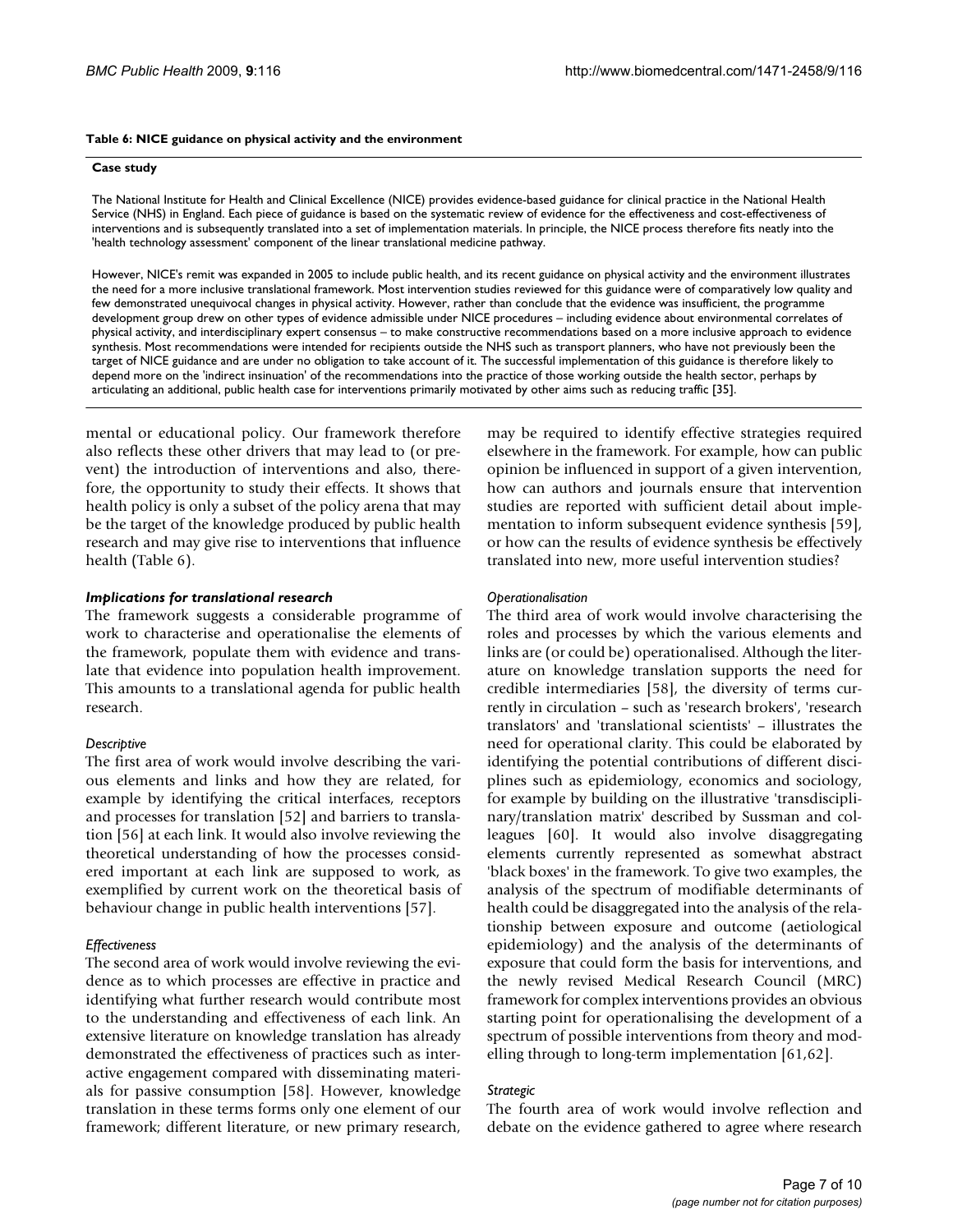and operational effort should be concentrated to achieve maximum translational impact. For example, Lavis has argued that the 'natural unit' for research translation should be 'actionable messages' arising from systematic reviews, and that the effort of promoting research findings to a given category of user should be concentrated on the fraction of systematic reviews that have an actionable message for that particular audience [63]. This suggests that undertaking *a priori* to 'disseminate' the findings of a particular piece of public health research in the public domain (as opposed to making the findings visible to others working within the overall translation framework) might, in some cases, be inefficient or even harmful.

# *Implications for research funding*

Our framework illustrates Cooksey's observation that public health research cannot readily be classified as basic or applied, and indeed goes further by showing how a wide range of public health research may contribute to the overall translational framework. Even where a given piece of research does not, or should not, give rise to an 'actionable message' for policymakers, practitioners or the general public, it may nonetheless contribute a crucial piece to the jigsaw by which the sum of public health research is eventually translated into population health improvement.

The first implication for research funders is that resources for 'applied' or 'translational' public health research should be deployed across the framework and not be reserved for a subset of studies concerned with 'dissemination' or 'implementation' of 'evidence-based interventions'. The second is that in systems for appraising the quality of research, the translational significance or performance of a given piece of research should be assessed in terms that realistically reflect its position within the framework: for some studies, an appropriate objective may be simply to inform debate, whereas for others, it may be to stimulate better or different research or to improve the methods by which others achieve those objectives [58].

# **Summary**

Despite the ambitious aims of public health reflected in the Acheson definition, the public health research community cannot expect simply to issue pronouncements that are accepted without question and result in the transformation of society [64]. The influential paradigm of translational medicine provides a useful starting point for considering the translation of public health research, but does not adequately reflect the complex reality of the public health environment. We have therefore outlined a translational framework for public health research, identifying some gaps in knowledge and practice and enumerating a research agenda to be pursued.

All types of public health evidence, 'from epidemiology to evaluation', may contribute to the shaping of policy, practice and future research, particularly when combined using thoughtful approaches to evidence synthesis. The framework and case studies show that further research is required to understand, populate and operationalise all the elements in the framework. It is not simply a matter of applying what we already know; the 'basic sciences' of public health still have much to contribute throughout the framework. At the same time, rigorous evaluative and implementation research is increasingly required and should not be regarded as inferior to the more traditional public health sciences.

# **Competing interests**

All the authors are employed by the MRC. Between them they hold, or have held, research grants from, and have served as members of grant-awarding panels for, a range of organisations including the MRC and other UK research councils, the UK Clinical Research Collaboration, the National Institute for Health Research and the Department of Health. PC is also employed by the Chief Scientist Office of the Scottish Government Health Directorates. The authors' employers had no role in the development of the framework or the writing of the paper. The corresponding author had final responsibility for the decision to submit for publication.

# **Authors' contributions**

The idea of developing a translational framework for public health research was developed in board meetings of the Population Health Sciences Research Network of which SM is chair, NW is a member and PC is the programme manager. DO reviewed the literature, developed the framework and wrote the paper. All authors contributed to the conceptual development of the paper and the critical revision of the manuscript and approved the final version.

# **Acknowledgements**

We thank Mark Petticrew, Paul Wilson and the members of the board of the MRC Population Health Sciences Research Network for their comments on earlier versions of this paper.

## **References**

- 1. Woolf S: **[The meaning of translational research and why it](http://www.ncbi.nlm.nih.gov/entrez/query.fcgi?cmd=Retrieve&db=PubMed&dopt=Abstract&list_uids=18182604) [matters.](http://www.ncbi.nlm.nih.gov/entrez/query.fcgi?cmd=Retrieve&db=PubMed&dopt=Abstract&list_uids=18182604)** *JAMA* 2008, **299:**211-213.
- 2. *Innovation in action: knowledge translation strategy 2004–2009* Ottawa: Canadian Institutes of Health Research; 2004.
- 3. Lyon A: *The fifth wave: searching for health in Scotland* Edinburgh: Scottish Council Foundation; 2003.
- 4. Beaglehole R, Bonita R, Horton R, Adams O, McKee M: **[Public](http://www.ncbi.nlm.nih.gov/entrez/query.fcgi?cmd=Retrieve&db=PubMed&dopt=Abstract&list_uids=15207962) [health in the new era: improving health through collective](http://www.ncbi.nlm.nih.gov/entrez/query.fcgi?cmd=Retrieve&db=PubMed&dopt=Abstract&list_uids=15207962) [action.](http://www.ncbi.nlm.nih.gov/entrez/query.fcgi?cmd=Retrieve&db=PubMed&dopt=Abstract&list_uids=15207962)** *Lancet* 2004, **363:**2084-2086.
- 5. Cooksey D: *A review of UK health research funding* London: HM Treasury; 2006.
- 6. **[Reorganising research in the UK.](http://www.ncbi.nlm.nih.gov/entrez/query.fcgi?cmd=Retrieve&db=PubMed&dopt=Abstract&list_uids=17174688)** *Lancet* 2006, **368:**2105.
- Horton R: **[Health research in the UK: the price of success.](http://www.ncbi.nlm.nih.gov/entrez/query.fcgi?cmd=Retrieve&db=PubMed&dopt=Abstract&list_uids=16829278)** *Lancet* 2006, **368:**93-97.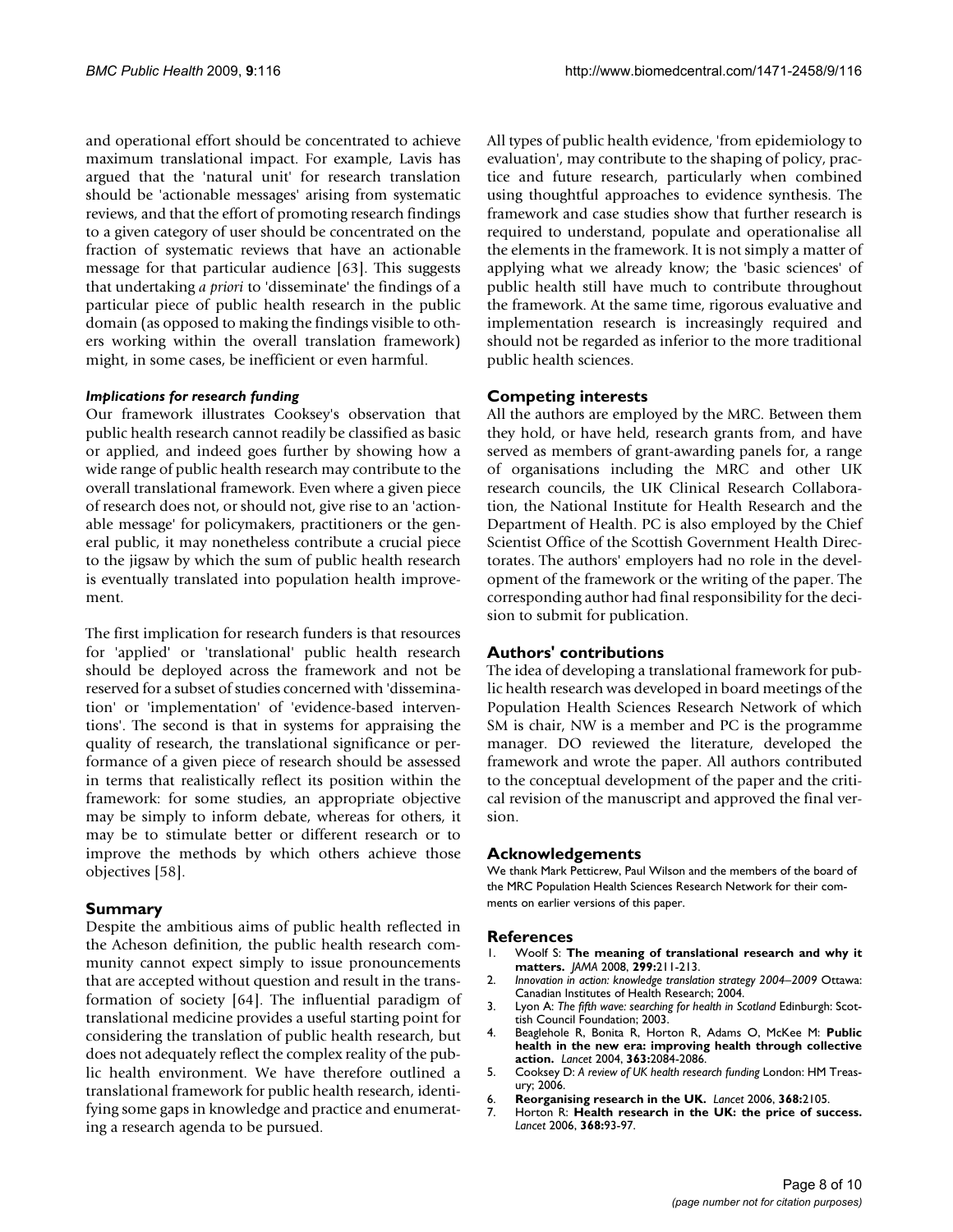- 8. Westfall J, Mold J, Fagnan L: **[Practice-based research "blue](http://www.ncbi.nlm.nih.gov/entrez/query.fcgi?cmd=Retrieve&db=PubMed&dopt=Abstract&list_uids=17244837) [highways" on the NIH roadmap.](http://www.ncbi.nlm.nih.gov/entrez/query.fcgi?cmd=Retrieve&db=PubMed&dopt=Abstract&list_uids=17244837)** *JAMA* 2007, **297:**403-406.
- 9. Duyk G: **[Attrition and translation.](http://www.ncbi.nlm.nih.gov/entrez/query.fcgi?cmd=Retrieve&db=PubMed&dopt=Abstract&list_uids=14576424)** *Science* 2003, **302:**603-605.
- 10. Lean M, Mann J, Hoek J, Elliot R, Schofield G: **[Translational](http://www.ncbi.nlm.nih.gov/entrez/query.fcgi?cmd=Retrieve&db=PubMed&dopt=Abstract&list_uids=18755767) [research.](http://www.ncbi.nlm.nih.gov/entrez/query.fcgi?cmd=Retrieve&db=PubMed&dopt=Abstract&list_uids=18755767)** *BMJ* 2008, **337:**a863.
- 11. Ogilvie D, Hamlet N: **[Obesity: the elephant in the corner.](http://www.ncbi.nlm.nih.gov/entrez/query.fcgi?cmd=Retrieve&db=PubMed&dopt=Abstract&list_uids=16373747)** *BMJ* 2005, **331:**1545-1548.
- 12. *Healthy weight, healthy lives: a cross government strategy for England* London: Department of Health; 2008.
- 13. Dougherty D, Conway P: **[The "3T's" road map to transform US](http://www.ncbi.nlm.nih.gov/entrez/query.fcgi?cmd=Retrieve&db=PubMed&dopt=Abstract&list_uids=18492974) [health care: the "how" of high-quality care.](http://www.ncbi.nlm.nih.gov/entrez/query.fcgi?cmd=Retrieve&db=PubMed&dopt=Abstract&list_uids=18492974)** *JAMA* 2008, **299:**2319-2321.
- 14. Ginexi E, Hilton T: **[What's next for translation research?](http://www.ncbi.nlm.nih.gov/entrez/query.fcgi?cmd=Retrieve&db=PubMed&dopt=Abstract&list_uids=16868341)** *Eval Health Prof* 2006, **29:**334-347.
- 15. Committee of Inquiry into the Future Development of the Public Health Function: *Public Health in England* London: HMSO; 1988.
- 16. *Public health sciences: challenges and opportunities* London: Wellcome Trust; 2004.
- 17. Narayan K, Gregg E, Engelgau M, Moore B, Thompson T, Williamson D, Vinicor F: **Translation research for chronic disease: the case of diabetes.** *Diab Care* 2000, **23:**1794-1798.
- 18. Narayan K, Benjamin E, Gregg E, Norris S, Engelgau M: **[Diabetes](http://www.ncbi.nlm.nih.gov/entrez/query.fcgi?cmd=Retrieve&db=PubMed&dopt=Abstract&list_uids=15172921) [translation research: where are we and where do we want to](http://www.ncbi.nlm.nih.gov/entrez/query.fcgi?cmd=Retrieve&db=PubMed&dopt=Abstract&list_uids=15172921) [be?](http://www.ncbi.nlm.nih.gov/entrez/query.fcgi?cmd=Retrieve&db=PubMed&dopt=Abstract&list_uids=15172921)** *Ann Intern Med* 2004, **140:**958-963.
- 19. Bradford Hill A: **[The environment and disease: association or](http://www.ncbi.nlm.nih.gov/entrez/query.fcgi?cmd=Retrieve&db=PubMed&dopt=Abstract&list_uids=14283879) [causation?](http://www.ncbi.nlm.nih.gov/entrez/query.fcgi?cmd=Retrieve&db=PubMed&dopt=Abstract&list_uids=14283879)** *Proc Roy Soc Med* 1965, **58:**295-300.
- 20. Cook N, Cutler J, Obarzanek E, Buring J, Rexrode K, Kumanyika S, Appel L, Whelton P: **[Long term effects of dietary sodium reduc](http://www.ncbi.nlm.nih.gov/entrez/query.fcgi?cmd=Retrieve&db=PubMed&dopt=Abstract&list_uids=17449506)[tion on cardiovascular disease outcomes: observational fol](http://www.ncbi.nlm.nih.gov/entrez/query.fcgi?cmd=Retrieve&db=PubMed&dopt=Abstract&list_uids=17449506)[low-up of the trials of hypertension prevention \(TOHP\).](http://www.ncbi.nlm.nih.gov/entrez/query.fcgi?cmd=Retrieve&db=PubMed&dopt=Abstract&list_uids=17449506)** *BMJ* 2007, **334:**885-888.
- 21. Cappuccio F: **[Salt and cardiovascular disease.](http://www.ncbi.nlm.nih.gov/entrez/query.fcgi?cmd=Retrieve&db=PubMed&dopt=Abstract&list_uids=17463420)** *BMJ* 2007, **334:**859-860.
- 22. Gilbert R, Salanti G, Harden M, See S: **[Infant sleeping position and](http://www.ncbi.nlm.nih.gov/entrez/query.fcgi?cmd=Retrieve&db=PubMed&dopt=Abstract&list_uids=15843394) [the sudden infant death syndrome: systematic review of](http://www.ncbi.nlm.nih.gov/entrez/query.fcgi?cmd=Retrieve&db=PubMed&dopt=Abstract&list_uids=15843394) observational studies and historical review of recommenda[tions from 1940 to 2002.](http://www.ncbi.nlm.nih.gov/entrez/query.fcgi?cmd=Retrieve&db=PubMed&dopt=Abstract&list_uids=15843394)** *Int J Epidemiol* 2005, **34:**874-887.
- 23. Saeed N, Wall S, Dhariwal D: **[Management of positional plagi](http://www.ncbi.nlm.nih.gov/entrez/query.fcgi?cmd=Retrieve&db=PubMed&dopt=Abstract&list_uids=18156480)[ocephaly.](http://www.ncbi.nlm.nih.gov/entrez/query.fcgi?cmd=Retrieve&db=PubMed&dopt=Abstract&list_uids=18156480)** *Arch Dis Child* 2008, **93:**82-84.
- 24. *Identifying environmental causes of disease: how should we decide what to believe and when to take action?* London: Academy of Medical Sciences; 2007.
- 25. Blair P, Sidebotham P, Berry J, Evans M, Fleming P: **[Major epidemi](http://www.ncbi.nlm.nih.gov/entrez/query.fcgi?cmd=Retrieve&db=PubMed&dopt=Abstract&list_uids=16443038)[ological changes in sudden infant death syndrome: a 20-year](http://www.ncbi.nlm.nih.gov/entrez/query.fcgi?cmd=Retrieve&db=PubMed&dopt=Abstract&list_uids=16443038) [population-based study in the UK.](http://www.ncbi.nlm.nih.gov/entrez/query.fcgi?cmd=Retrieve&db=PubMed&dopt=Abstract&list_uids=16443038)** *Lancet* 2006, **367:**314-319.
- 26. Elliman D, Bedford H: **[MMR: where are we now?](http://www.ncbi.nlm.nih.gov/entrez/query.fcgi?cmd=Retrieve&db=PubMed&dopt=Abstract&list_uids=17626143)** *Arch Dis Child* 2007, **92:**1055-1057.
- 27. Demicheli V, Jefferson T, Rivetti A, Price D: **Vaccines for measles, mumps and rubella in children.** *Cochrane Database of Systematic Reviews* 2005.
- 28. Raffle A: **[Challenges of implementing human papillomavirus](http://www.ncbi.nlm.nih.gov/entrez/query.fcgi?cmd=Retrieve&db=PubMed&dopt=Abstract&list_uids=17717366) [\(HPV\) vaccination policy.](http://www.ncbi.nlm.nih.gov/entrez/query.fcgi?cmd=Retrieve&db=PubMed&dopt=Abstract&list_uids=17717366)** *BMJ* 2007, **335:**375-377.
- 29. Lo B: **[Human papillomavirus vaccination programmes.](http://www.ncbi.nlm.nih.gov/entrez/query.fcgi?cmd=Retrieve&db=PubMed&dopt=Abstract&list_uids=17717336)** *BMJ* 2007, **335:**357-358.
- 30. Hilton S, Petticrew M, Hunt K: **[Parents' champions vs. vested](http://www.ncbi.nlm.nih.gov/entrez/query.fcgi?cmd=Retrieve&db=PubMed&dopt=Abstract&list_uids=17391507) [interests: who do parents believe about MMR? A qualitative](http://www.ncbi.nlm.nih.gov/entrez/query.fcgi?cmd=Retrieve&db=PubMed&dopt=Abstract&list_uids=17391507) [study.](http://www.ncbi.nlm.nih.gov/entrez/query.fcgi?cmd=Retrieve&db=PubMed&dopt=Abstract&list_uids=17391507)** *BMC Public Health* 2007, **7:**42.
- 31. **Communicating certainty and uncertainty in public health messages: a case study of MMR** [\[http://www.populationhealth](http://www.populationhealthsciences.org)
- [sciences.org](http://www.populationhealthsciences.org)]<br>32. **Improving** Improving public health practice through translation research (R18) [http://grants.nih.gov/grants/guide/rfa-files/RFA-[\[http://grants.nih.gov/grants/guide/rfa-files/RFA-](http://grants.nih.gov/grants/guide/rfa-files/RFA-CD-07-005.html)[CD-07-005.html](http://grants.nih.gov/grants/guide/rfa-files/RFA-CD-07-005.html)]
- 33. Wanless D: **Public health evidence.** In *Securing good health for the whole population: final report* London: HM Treasury; 2004.
- 34. Foresight: *Tackling obesities: future choices* London: Department of Business Enterprise and Regulatory Reform; 2007.
- 35. *Promoting and creating built or natural environments that encourage and support physical activity* London: National Institute for Health and Clinical Excellence; 2008.
- 36. Petticrew M, Cummins S, Ferrell C, Findlay A, Higgins C, Hoy C, Kearns A, Sparks L: **[Natural experiments: an underused tool](http://www.ncbi.nlm.nih.gov/entrez/query.fcgi?cmd=Retrieve&db=PubMed&dopt=Abstract&list_uids=15913681) [for public health?](http://www.ncbi.nlm.nih.gov/entrez/query.fcgi?cmd=Retrieve&db=PubMed&dopt=Abstract&list_uids=15913681)** *Public Health* 2005, **119:**751-757.
- 37. Wakefield A, Murch S, Anthony A, Linnell J, Casson D, Malik M, Berelowitz M, Dhillon A, Thomson M, Harvey P, *et al.*: **[Ileal-lymphoid-](http://www.ncbi.nlm.nih.gov/entrez/query.fcgi?cmd=Retrieve&db=PubMed&dopt=Abstract&list_uids=9500320)**

**[nodular hyperplasia, non-specific colitis, and pervasive devel](http://www.ncbi.nlm.nih.gov/entrez/query.fcgi?cmd=Retrieve&db=PubMed&dopt=Abstract&list_uids=9500320)[opmental disorder in children.](http://www.ncbi.nlm.nih.gov/entrez/query.fcgi?cmd=Retrieve&db=PubMed&dopt=Abstract&list_uids=9500320)** *Lancet* 1998, **351:**637-641.

- 38. Innvær S, Vist G, Trommald M, Oxman A: **[Health policy-makers'](http://www.ncbi.nlm.nih.gov/entrez/query.fcgi?cmd=Retrieve&db=PubMed&dopt=Abstract&list_uids=12425783) [perceptions of their use of evidence: a systematic review.](http://www.ncbi.nlm.nih.gov/entrez/query.fcgi?cmd=Retrieve&db=PubMed&dopt=Abstract&list_uids=12425783)** *J Health Serv Res Policy* 2002, **7:**239-244.
- 39. Sheldon T: **[Making evidence synthesis more useful for man](http://www.ncbi.nlm.nih.gov/entrez/query.fcgi?cmd=Retrieve&db=PubMed&dopt=Abstract&list_uids=16053579)[agement and policy-making.](http://www.ncbi.nlm.nih.gov/entrez/query.fcgi?cmd=Retrieve&db=PubMed&dopt=Abstract&list_uids=16053579)** *J Health Serv Res Policy* 2005, **10:**1-5.
- 40. Cummins S, Macintyre S: **["Food deserts" evidence and](http://www.ncbi.nlm.nih.gov/entrez/query.fcgi?cmd=Retrieve&db=PubMed&dopt=Abstract&list_uids=12193363) [assumption in health policy making.](http://www.ncbi.nlm.nih.gov/entrez/query.fcgi?cmd=Retrieve&db=PubMed&dopt=Abstract&list_uids=12193363)** *BMJ* 2002, **325:**436-438.
- 41. Chalmers I: **Trying to do more good than harm in policy and practice: the role of rigorous, transparent, up-to-date evaluations.** *Ann Am Acad Polit SS* 2003, **589:**22-39.
- 42. Wilson P, Petticrew M, on behalf of the Medical Research Council's Population Health Sciences Research Network knowledge transfer project team: **[Why promote the findings of single research](http://www.ncbi.nlm.nih.gov/entrez/query.fcgi?cmd=Retrieve&db=PubMed&dopt=Abstract&list_uids=18369230) [studies?](http://www.ncbi.nlm.nih.gov/entrez/query.fcgi?cmd=Retrieve&db=PubMed&dopt=Abstract&list_uids=18369230)** *BMJ* 2008, **336:**722.
- 43. **CONSORT E-Checklist** [<http://www.consort-statement.org>]
- 44. Alderson P, Roberts I: **[Should journals publish systematic](http://www.ncbi.nlm.nih.gov/entrez/query.fcgi?cmd=Retrieve&db=PubMed&dopt=Abstract&list_uids=10657341) [reviews that find no evidence to guide practice? Examples](http://www.ncbi.nlm.nih.gov/entrez/query.fcgi?cmd=Retrieve&db=PubMed&dopt=Abstract&list_uids=10657341) [from injury research.](http://www.ncbi.nlm.nih.gov/entrez/query.fcgi?cmd=Retrieve&db=PubMed&dopt=Abstract&list_uids=10657341)** *BMJ* 2000, **320:**376-377.
- 45. Ogilvie D, Egan M, Hamilton V, Petticrew M: **[Systematic reviews](http://www.ncbi.nlm.nih.gov/entrez/query.fcgi?cmd=Retrieve&db=PubMed&dopt=Abstract&list_uids=16166365) [of health effects of social interventions: 2. Best available evi](http://www.ncbi.nlm.nih.gov/entrez/query.fcgi?cmd=Retrieve&db=PubMed&dopt=Abstract&list_uids=16166365)[dence: how low should you go?](http://www.ncbi.nlm.nih.gov/entrez/query.fcgi?cmd=Retrieve&db=PubMed&dopt=Abstract&list_uids=16166365)** *J Epidemiol Community Health* 2005, **59:**886-892.
- Lavis J, Davies H, Oxman A, Denis J-L, Golden-Biddle K, Ferlie E: **[Towards systematic reviews that inform health care man](http://www.ncbi.nlm.nih.gov/entrez/query.fcgi?cmd=Retrieve&db=PubMed&dopt=Abstract&list_uids=16053582)[agement and policy-making.](http://www.ncbi.nlm.nih.gov/entrez/query.fcgi?cmd=Retrieve&db=PubMed&dopt=Abstract&list_uids=16053582)** *J Health Serv Res Policy* 2005, **10:**35-48.
- 47. Pawson R, Tilley N: *Realistic evaluation* London: Sage; 1997.
- 48. Petticrew M: **[Presumed innocent: why we need systematic](http://www.ncbi.nlm.nih.gov/entrez/query.fcgi?cmd=Retrieve&db=PubMed&dopt=Abstract&list_uids=12668189) [reviews of social policies.](http://www.ncbi.nlm.nih.gov/entrez/query.fcgi?cmd=Retrieve&db=PubMed&dopt=Abstract&list_uids=12668189)** *Am J Prev Med* 2003, **24:**2-3.
- 49. Petticrew M, Roberts H: **[Evidence, hierarchies, and typologies:](http://www.ncbi.nlm.nih.gov/entrez/query.fcgi?cmd=Retrieve&db=PubMed&dopt=Abstract&list_uids=12821702) [horses for courses.](http://www.ncbi.nlm.nih.gov/entrez/query.fcgi?cmd=Retrieve&db=PubMed&dopt=Abstract&list_uids=12821702)** *J Epidemiol Community Health* 2003, **57:**527-529.
- 50. Bero L, Grilli R, Grimshaw J, Harvey E, Oxman A, Thomson M, on behalf of the Cochrane Effective Practice and Organisation of Care Review Group: **[Closing the gap between research and prac](http://www.ncbi.nlm.nih.gov/entrez/query.fcgi?cmd=Retrieve&db=PubMed&dopt=Abstract&list_uids=9703533)[tice: an overview of systematic reviews of interventions to](http://www.ncbi.nlm.nih.gov/entrez/query.fcgi?cmd=Retrieve&db=PubMed&dopt=Abstract&list_uids=9703533) [promote the implementation of research findings.](http://www.ncbi.nlm.nih.gov/entrez/query.fcgi?cmd=Retrieve&db=PubMed&dopt=Abstract&list_uids=9703533)** *BMJ* 1998, **317:**465-468.
- 51. Greenhalgh T, Robert G, Macfarlane F, Bate P, Kyriakidou O: **[Diffu](http://www.ncbi.nlm.nih.gov/entrez/query.fcgi?cmd=Retrieve&db=PubMed&dopt=Abstract&list_uids=15595944)[sion of innovations in service organizations: systematic](http://www.ncbi.nlm.nih.gov/entrez/query.fcgi?cmd=Retrieve&db=PubMed&dopt=Abstract&list_uids=15595944) [review and recommendations.](http://www.ncbi.nlm.nih.gov/entrez/query.fcgi?cmd=Retrieve&db=PubMed&dopt=Abstract&list_uids=15595944)** *Milbank Q* 2004, **82:**581-629.
- 52. Hanney S, Gonzalez-Block M, Buxton M, Kogan M: **The utilisation of health research in policy-making: concepts, examples and methods of assessment.** *Health Res Policy Sys* 2003, **1:**2.
- 53. Petticrew M, Whitehead M, Macintyre S, Graham H, Egan M: **[Evi](http://www.ncbi.nlm.nih.gov/entrez/query.fcgi?cmd=Retrieve&db=PubMed&dopt=Abstract&list_uids=15365104)[dence for public health policy on inequalities: 1: The reality](http://www.ncbi.nlm.nih.gov/entrez/query.fcgi?cmd=Retrieve&db=PubMed&dopt=Abstract&list_uids=15365104) [according to policymakers.](http://www.ncbi.nlm.nih.gov/entrez/query.fcgi?cmd=Retrieve&db=PubMed&dopt=Abstract&list_uids=15365104)** *J Epidemiol Community Health* 2004, **58:**811-816.
- 54. Whitehead M, Petticrew M, Graham H, Macintyre S, Bambra C, Egan M: **[Evidence for public health policy on inequalities: 2:](http://www.ncbi.nlm.nih.gov/entrez/query.fcgi?cmd=Retrieve&db=PubMed&dopt=Abstract&list_uids=15365105) [Assembling the evidence jigsaw.](http://www.ncbi.nlm.nih.gov/entrez/query.fcgi?cmd=Retrieve&db=PubMed&dopt=Abstract&list_uids=15365105)** *J Epidemiol Community Health* 2004, **58:**817-821.
- 55. Tudor Hart |: [A few lessons in screening for Gordon Brown.](http://www.ncbi.nlm.nih.gov/entrez/query.fcgi?cmd=Retrieve&db=PubMed&dopt=Abstract&list_uids=18202064) *BMJ* 2008, **336:**123.
- 56. Sung N, Crowley W, Genel M, Salber P, Sandy L, Sherwood L, Johnson S, Catanese V, Tilson H, Getz K, *et al.*: **[Central challenges fac](http://www.ncbi.nlm.nih.gov/entrez/query.fcgi?cmd=Retrieve&db=PubMed&dopt=Abstract&list_uids=12633190)[ing the National Clinical Research Enterprise.](http://www.ncbi.nlm.nih.gov/entrez/query.fcgi?cmd=Retrieve&db=PubMed&dopt=Abstract&list_uids=12633190)** *JAMA* 2003, **289:**1278-1287.
- 57. **Changing behaviour: towards best practice in the development of complex interventions** [\[http://www.populationhealth](http://www.populationhealthsciences.org) [sciences.org](http://www.populationhealthsciences.org)]
- 58. Lavis J, Robertson D, Woodside J, McLeod C, Abelson J, the Knowledge Transfer Study Group: **[How can research organizations](http://www.ncbi.nlm.nih.gov/entrez/query.fcgi?cmd=Retrieve&db=PubMed&dopt=Abstract&list_uids=12841049) [more effectively transfer research knowledge to decision](http://www.ncbi.nlm.nih.gov/entrez/query.fcgi?cmd=Retrieve&db=PubMed&dopt=Abstract&list_uids=12841049) [makers?](http://www.ncbi.nlm.nih.gov/entrez/query.fcgi?cmd=Retrieve&db=PubMed&dopt=Abstract&list_uids=12841049)** *Milbank Q* 2003, **81:**221-248.
- 59. Arai L, Roen K, Roberts H, Popay J: **[It might work in Oklahoma](http://www.ncbi.nlm.nih.gov/entrez/query.fcgi?cmd=Retrieve&db=PubMed&dopt=Abstract&list_uids=15933405) [but will it work in Oakhampton? Context and implementa](http://www.ncbi.nlm.nih.gov/entrez/query.fcgi?cmd=Retrieve&db=PubMed&dopt=Abstract&list_uids=15933405)tion in the effectiveness literature on domestic smoke detec[tors.](http://www.ncbi.nlm.nih.gov/entrez/query.fcgi?cmd=Retrieve&db=PubMed&dopt=Abstract&list_uids=15933405)** *Inj Prev* 2005, **11:**148-151.
- 60. Sussman S, Valente T, Rohrbach L, Skara S, Pentz M: **[Translation in](http://www.ncbi.nlm.nih.gov/entrez/query.fcgi?cmd=Retrieve&db=PubMed&dopt=Abstract&list_uids=16510878) [the health professions: converting science into action.](http://www.ncbi.nlm.nih.gov/entrez/query.fcgi?cmd=Retrieve&db=PubMed&dopt=Abstract&list_uids=16510878)** *Eval Health Prof* 2006, **29:**7.